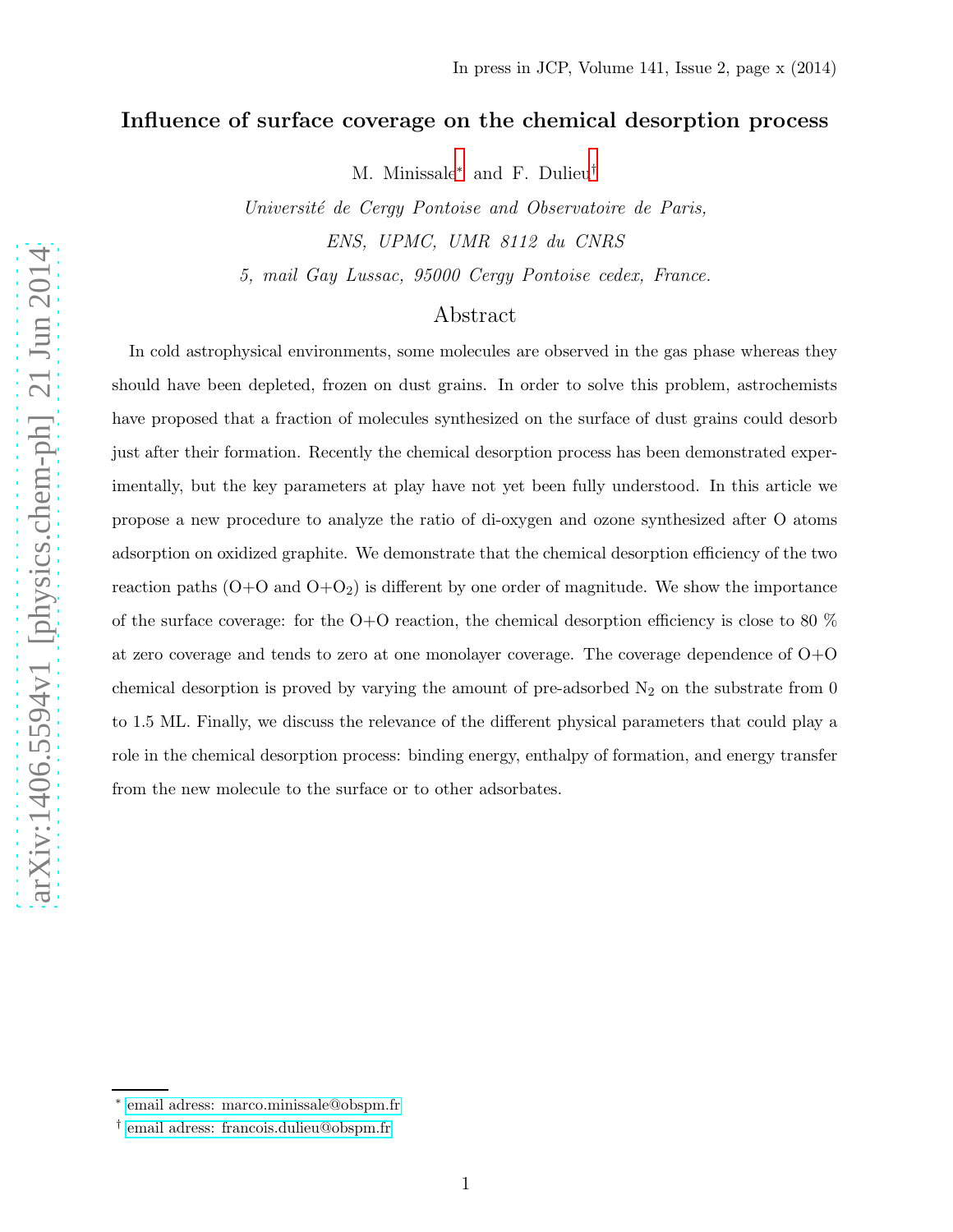## I. INTRODUCTION

On cold surfaces (T<10K) most species can adsorb in physisorbed states and remain trapped [\[1\]](#page-17-0). If the species are reactive, some chemical transformation can occur, without help of any external agents like photons, electrons or other energetic particles. Thanks to these trapping properties, cold dust particles are the nano-catalysts of cold environments. Since decades, a large part of the molecular diversity observed in our Universe is attributed to the catalytic role of interstellar dust.[\[2\]](#page-17-1) The dust can be made from carbonaceous materials, silicates and be coated with water. It is usually considered to have a temperature T<20 K in most of the environments of the interstellar medium. Radio-astronomy has powerful eyes able to decipher our ancient and primordial chemical history, thanks to the freeing of rotation in the gas phase. Unfortunately, the birth-place of the molecular complexity is partially hidden and locked in the solid phase. For this reason, freezing and synthesis of complex molecules on micron-sized cold dust particles remain ambiguous: solid and gas phase equilibrium is still an open problem. Pagani et al[\[3\]](#page-17-2) have shown that CO and  $N_2$ species present very different depletion behaviors, in spite of their similar sticking probability and desorption efficiency.[\[4](#page-17-3)] Bacmann et al[\[5](#page-17-4)] have observed unexpected "high" gas-phase abundances of large molecules like  $CH_3OCH_3$  in very cold environments (i.e. pre-stellar cores): such molecules should remain trapped on the solid phase. This is a direct (or paradoxal) observational evidence of the link between solid and gas phase. Takahashi and Williams [\[6\]](#page-17-5) proposed that desorption of CO is induced by chemistry; the energy released by a H+H reaction heats the grain and provokes the desorption of CO from very small grains. More recently, different authors propose direct reactive desorption mechanisms.[\[7](#page-18-0), [8\]](#page-18-1) For example Vasyunin and Herbst[\[9](#page-18-2)] include in their model a reactive desorption parameter: the efficiency of the chemical desorption process is constrained to 1-10% in order to reproduce the astrophysical observations.

From a theoretical point of view, desorption upon formation has been linked to indirect mechanisms, as in the case of photo-dissociation of water,[\[10\]](#page-18-3) or to direct formation mechanisms, like in the case of  $H+H$  or  $O+H$ .[\[11,](#page-18-4) [12](#page-18-5)]

Photo-desorption experiments have confirmed that recombinative desorption is a possi-ble mechanism, [\[13](#page-18-6)] especially in the case of irradiation of  $O_2$  and  $CO_2$ . [\[14,](#page-18-7) [15\]](#page-18-8) Moreover, Rajapan et al. [\[16\]](#page-18-9) have shown that surface plays a fundamental part in the total efficiency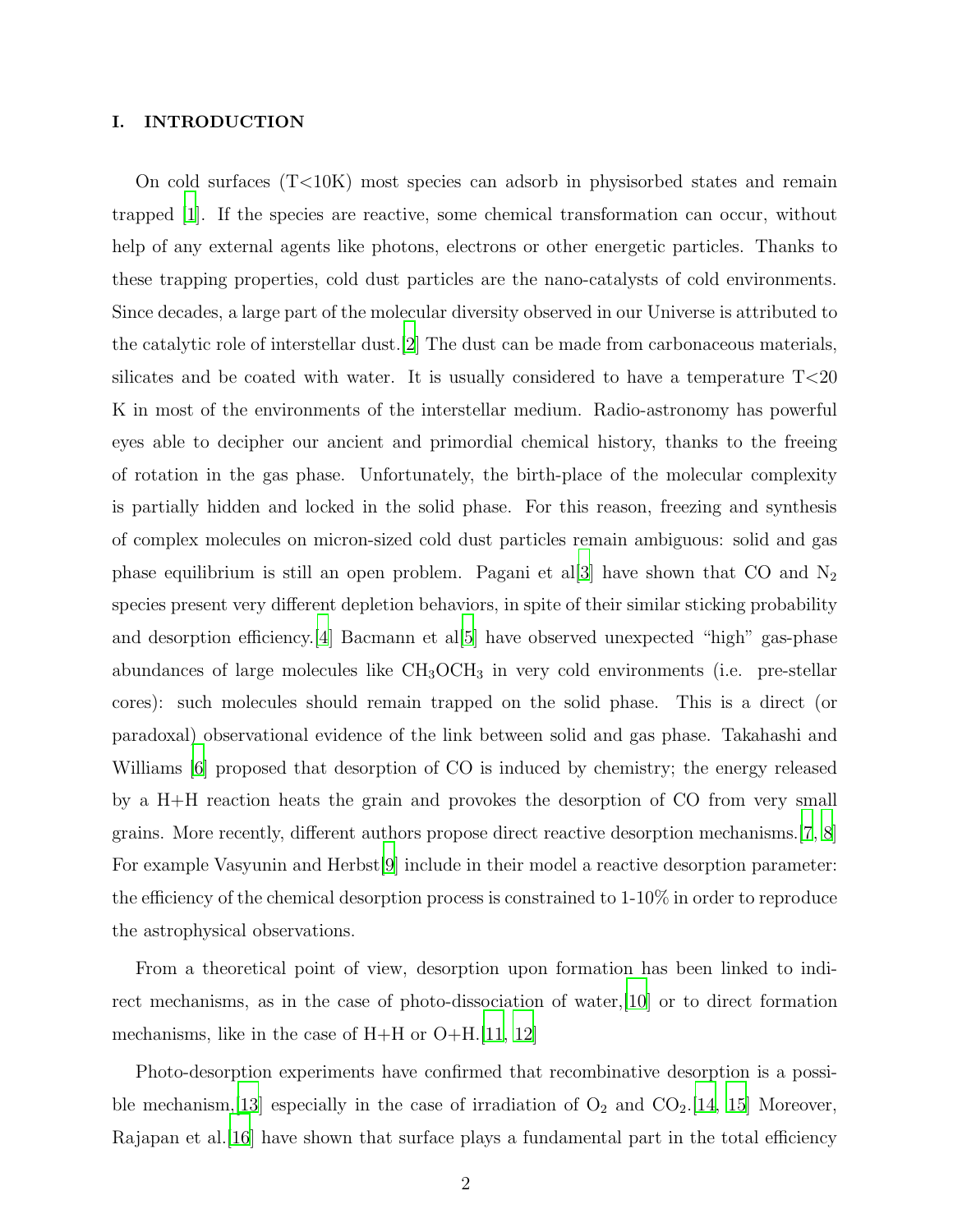of the process. The presence of a  $SiO<sub>2</sub>$  surface (as a third body) enhances the rate of combination of radical species  $(NO_2 \text{ and } N_2O_4)$  produced by photolysis, compared to the gas phase. Nevertheless photo-desorption has a limited efficiency of about 1 desorption per 1000 incident photons. Moreover it requires usually more energy (typically 7-10 eV) than those of chemical reactions ( $<$  4 eV) and even more compared to binding energies ( $<$  0.4 eV). On the contrary, Dulieu et al,[\[17](#page-18-10)] by experimentally studying water formation, show that direct chemical desorption can have an efficiency close to unity. In two previous works,[\[17,](#page-18-10) [18\]](#page-18-11) we showed that the chemical desorption efficiency depends on the substrate, and it is maximized for bare surfaces. Furthermore, we demonstrated that the type of reaction affects chemical desorption efficiency: for example  $OH + H \rightarrow H_2O$  reaction has a very high probability of chemical desorption, while some others, like  $O_2H + H \rightarrow H_2O_2$ , appear to not undergo chemical desorption. So far no real clues have been proposed yet to understand such differences.

The chemical desorption process starts from the energy excess usually present in radicalradical reactions. Chemical desorption efficiency will depend on how the newly formed molecule dissipates the energy excess. Actually, in order to desorb, the molecule has to convert a fraction of this excess formation energy into kinetic energy, and especially into motion perpendicular to the substrate. In other words, the problem lies on how the newly formed molecule manages the energy excess and interacts dynamically with the surface. The total budget of energy excess (enthalpy of reaction) is the most important parameter describing the chemical desorption. The larger is the enthalpy of reaction, the more probable is chemical desorption. In addition, the binding energy of the newly formed species should be considered as a limiting factor. Among different parameters, the degrees of freedom of newly formed molecules seem to play a important role: in fact more degrees of freedom lead to an easier distribution to internal modes and thus dissipation. The last parameter that we consider is the interaction with the substrate, namely the phonon propagation. Water ice substrate has larger capabilities to dissipate the excess of energy than other substrates (silicates and oxidized graphite), and therefore the probability of chemical desorption is lower. Nevertheless, the "softness" of water ice substrate is not sufficient to forbid chemical desorption, as shown in Amiaud et all [\[19](#page-18-12)] and Govers et all [\[20\]](#page-18-13) in the case of  $H_2$ . Further works stress - in the case of water - the role of the surface coverage in the inhibition of the chemical desorption process.[\[21](#page-18-14)]

The aim of this article is to describe the role and the contribution of the different param-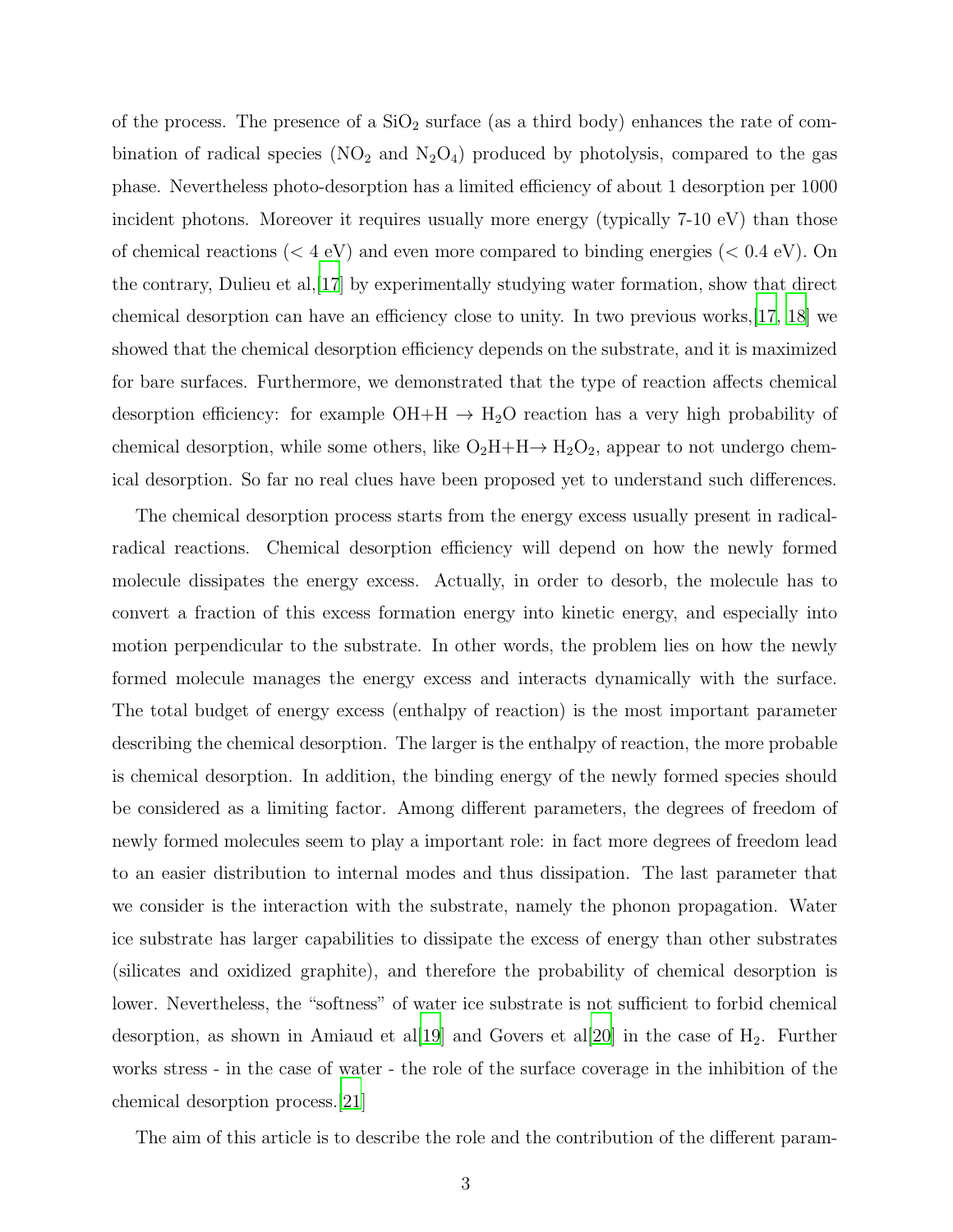eters influencing the chemical desorption. We have chosen to present the case of O atom reactivity on oxidized graphite for two reasons. First, O atoms reactivity is a well known system,[\[22](#page-18-15)[–25\]](#page-19-0) and, since only 2 reactions are involved:

$$
O + O \longrightarrow O_2 \qquad (R1)
$$
  

$$
O + O_2 \longrightarrow O_3 \qquad (R2),
$$

we can immediately realize how the different parameters affect the two reactions. Second, among substrates already studied, the oxidized graphite exhibits the highest chemical desorption efficiency.

The paper is organized as follow: Sec. [II](#page-3-0) presents briefly the experimental protocol and results. In Sec. III, we analyze experimental results and we present a model to simulate chemical desorption and constrain the above-mentioned parameters. In Sec. IV, we discuss the physical meaning of these findings. In Sec. V, we discuss the main conclusions of this work.

#### <span id="page-3-0"></span>II. EXPERIMENTAL AND RESULTS

Experiments have been performed using the FORMOLISM set-up.[\[26](#page-19-1), [27](#page-19-2)] The experiments described here are very similar to those carefully detailed in Minissale et al,[\[24](#page-18-16)] except for the substrate used. Experiments take place in an ultra-high vacuum chamber (base pressure  $10^{-10}$  mbar), containing the HOPG sample (0.9 cm in diameter) stuck on the copper finger of the cryostat, operating at temperatures between 6.5 K and 350 K.

The temperature of the sample  $(T_s)$  is computer-controlled, by a calibrated Silicon-diode and a thermocouple (AuFe/Chrome l K-type) clamped on the sample holder. The effective surface temperature is checked by using adsorption-desorption cycles of multilayer of different species  $(D_2, O_2, CO_2, H_2O)$ . Before performing the experiments presented here, the HOPG sample has been oxidized through exposure to an O-atom beam. The oxidation is deduced from the irreversible modification of the Thermally Programmed Desorption (TPD) profiles of different adsorbates. Experiments are fully reproducible once the initial oxidation step is achieved. Via a triply differentially pumped and collimated beam,  $O$  atoms and  $O_2$ molecules in the ground state (<sup>3</sup>P and  $X^3\Sigma_g$  respectively) are aimed to achieve a uniform distribution at the center of the cold (6.5-25 K) sample, into a  $\approx 3 \times 4$  mm elliptical zone.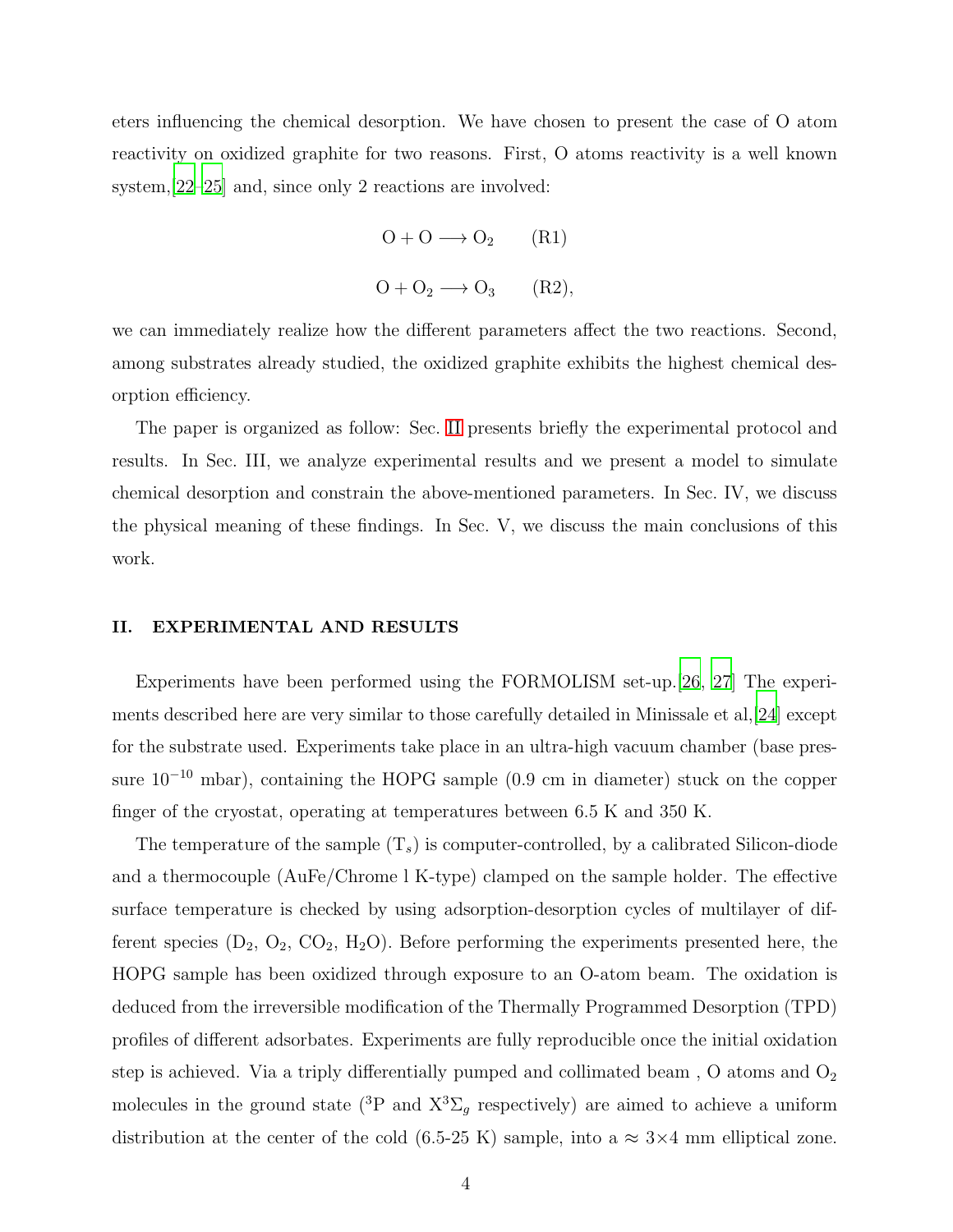

<span id="page-4-0"></span>FIG. 1. Integrated TPD spectra yields of  $O_2$  (squares) and  $O_3$  (circles) obtained after exposition of different doses of O (75 %) and  $O_2$  (25 %). The straight line corresponds to a full conservation of the O atoms.

O atoms are produced from  $O_2$  cracking and typical value of  $\tau = 70 \pm 5\%$  is used for the dissociation fraction. The flux  $\Phi = 6 \pm 2 \times 10^{12}$  O atoms/cm<sup>2</sup> (under O or O<sub>2</sub> form) is calibrated by looking at the appearance of  $O_2$  multilayer features in TPD for different beam exposure times, the dose. The unit used in this article is ML, which is a surface density unit of  $10^{15}$  molecules per cm<sup>2</sup>. The products are probed using TPD and Reflexion Absorption Infrared Spectroscopy (RAIRS), even if in this paper we will not present infrared data. The RAIRS spectra confirm that all the reactions are taking place during the exposure of the atoms. The TPDs are performed by increasing the temperature at 10 K/min, and are used here because of their excellent signal to noise ratio. Most of the uncertainties (around 5 %) stems from the control of the deposited doses.

Fig [1](#page-4-0) shows the results of a first set of experiments. We depose on the sample held at 10 K different doses  $(0, 0.08, 0.17, 0.25, 0.33, 0.42, 0.5, 0.58, \text{ and } 0.67 \text{ ML respectively})$  of  $O/O<sub>2</sub>$ mixture from the dissociated beam.  $O_2$  (squares) and  $O_3$  (circles) yields (and their sum, triangles) are observed at the end of the exposure via integration of TPD traces. Thanks to its fast diffusion (about  $10^{-16}$ cm<sup>2</sup>/s at 10 K),[\[25\]](#page-19-0) O atoms can react with themselves (R1) to form  $O_2$  or react with  $O_2$  (R2) to form  $O_3$ . The balance between (R1) and (R2) is dependent on the coverage. In Fig. [1,](#page-4-0) we choose to multiply the  $O_3$  signal by  $3/2$ , in order to represent twice the total number of O atoms. The blue straight line corresponds to the conservation of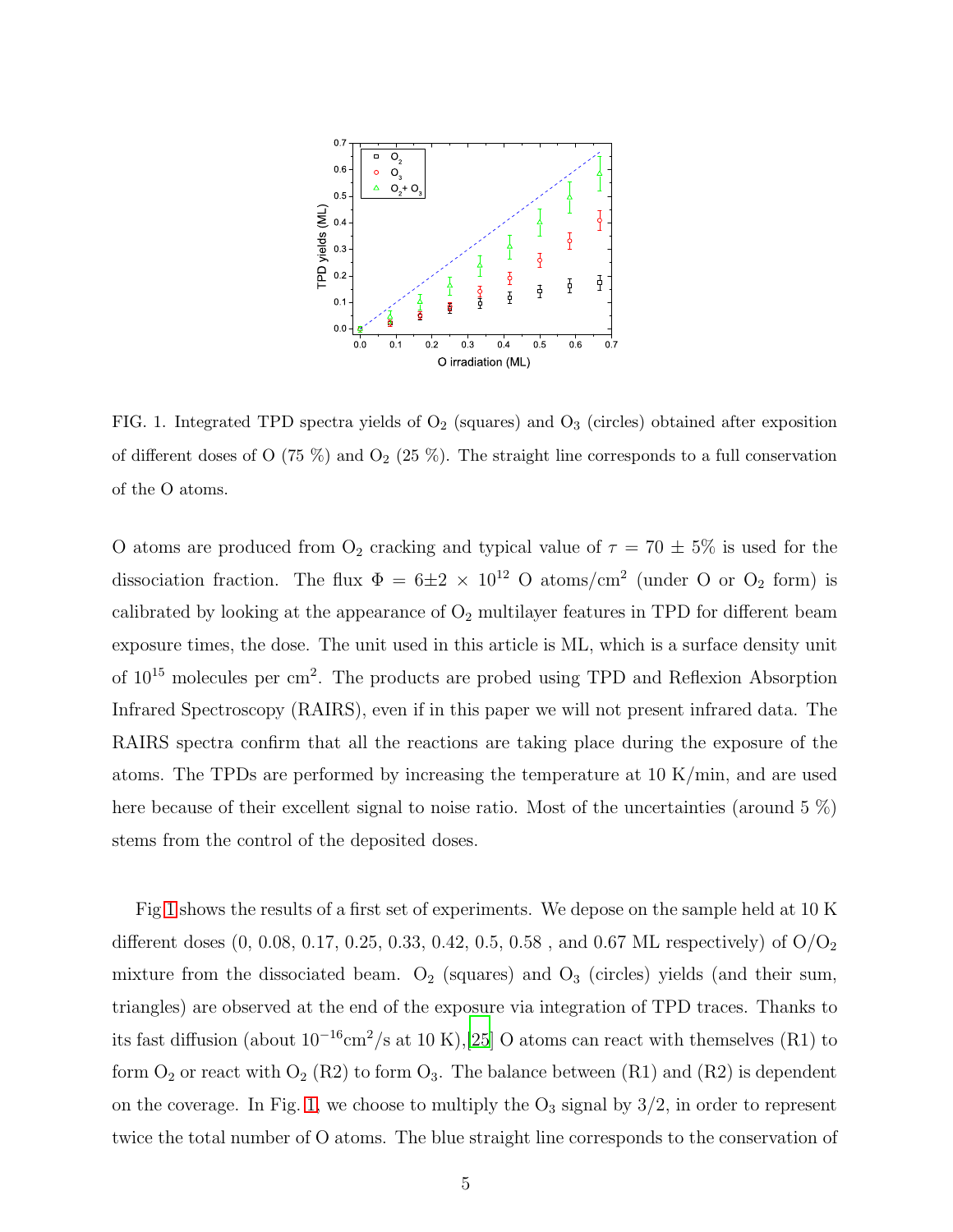the total number of O atoms: if all the atoms (in the form of  $O, O_2$ , and  $O_3$ ) desorbe during the TPD, therefore the triangles should overlie this line. This line is made experimentally using the undissociated beam (pure  $O_2$  beam). We did not detect any signal that could be interpreted as O-atom desorption in the gas phase during the TPD, and the sum  $O_2+O_3$ does not fit the blue line, in contrast to what is observed on a water substrate.[\[24](#page-18-16)] The large deficit in O atoms is due to the reactive desorption or "chemical desorption". The excess of chemical energy of the newly formed molecule is partly transferred to kinetic energy (by bounce on the substrate), and desorption may occur. We can also remark on Fig. [1](#page-4-0) that the  $O_2/O_3$  ratio depends on the coverage, or more precisely, that the fraction of missing O is reduced with the coverage.

To get a better evidence of the change in chemical desorption efficiency, we re-plot in Fig. [2](#page-6-0) the results of Fig. [1.](#page-4-0) We use as x-axis the fraction of  $O_2(fO_2)$  and as y-axis the fraction of  $O_3$  ( $fO_3$ ).  $fO_2$  is obtained by dividing the yield of  $O_2$  ( $YO_2$ ) by the dose  $D_f$  (defined as the flux  $\Phi$  multiplied by the exposure time  $t_f$ , and the fraction of  $O_3$  is calculated the same way  $(fO_3 = \frac{YO_3}{D_f})$  $\frac{\partial Q_3}{\partial f}$ . We can define the efficiency of chemical desorption as  $f_{CD} = 1 - fQ_3 - fQ_2$ . The equality  $fO_3+fO_2=1$  means that all atoms have remained on the surface before the TPD and so the chemical desorption is fully inefficient. We have represented this case using a broad black line on The Fig. [2.](#page-6-0) On the contrary, if there is no  $O_2$  or  $O_3$  desorption during TPD, all the atoms should have gone,  $f_{CD} = 1$ , and the chemical desorption is fully efficient.

Fig. [2](#page-6-0) shows that  $f_{CD}$  changes for experiments where dose has been changed (red stars, same data as in Fig. [1\)](#page-4-0). The lowest coverage lies just above the dotted line which corresponds to 50 % of chemical desorption, while the highest coverage lies above the 18 % chemical desorption line. With the increase of the coverage, there is a rather vertical shift up. This shift illustrates two facts: (i) the  $O_2$  production saturates because  $O_2$  molecules are transformed into  $O_3$  molecules by new incoming O atoms; (ii) the larger the coverage, the lower the chemical desorption efficiency. We want to stress that for increasing doses we need to increase exposure times, keeping the flux of the atomic beam constant. The measurement is made at the end of the exposure, but the coverage evolves during the exposure phase. An experimental point does not represent a constant coverage, but the evolution from zero to the final coverage. Actually, our experiments represent integration over the time of events. From the stars in Fig. [2,](#page-6-0) it is clear that chemical desorption efficiency is reduced with the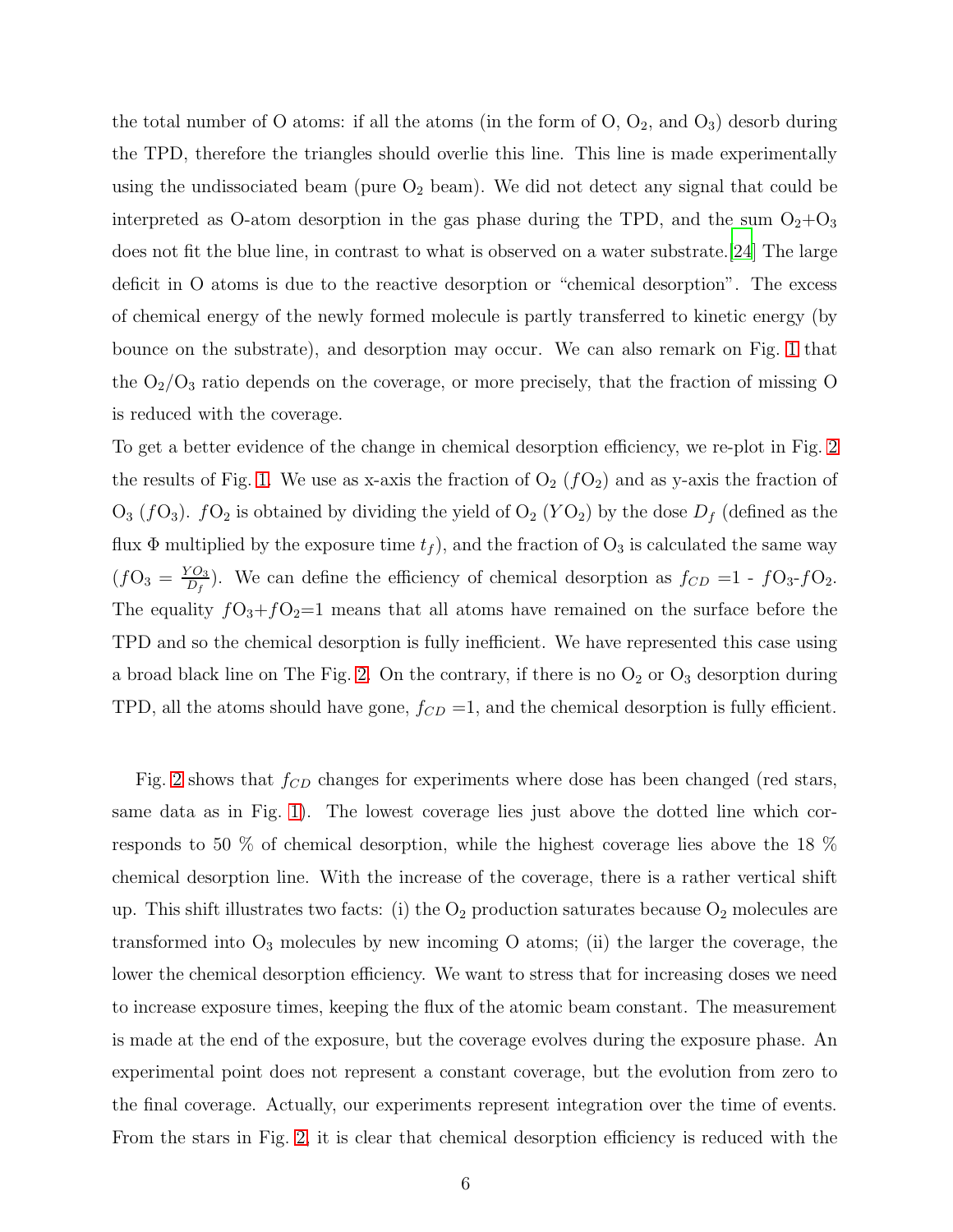

<span id="page-6-0"></span>FIG. 2. Fraction of  $O_2$  and  $O_3$ . Red stars correspond to experiments shown in Fig. [1](#page-4-0) (variation of the dose at fixed surface temperature, 10 K), and blue circles correspond to different depositions of fixed dose (0.5 ML) at different surface temperatures (8, 10, 15, 20, 22, and 25 K). Solid, dashed and dotted lines are obtained using  $f_{CD}=0$ , 18, and 50 %, respectively.

coverage, but the used experimental method partly conceals the correlation between the coverage and the chemical desorption, because the coverage is not the parameter directly varied. For this reason we perform a second set of experiments. This time, while keeping constant the dose (0.5 ML) - using the same evolution of the coverage (at first approximation) - we increment the surface temperature for different experiments from 8 to 25 K (above which  $O_2$  starts to desorb). A change of the surface temperature varies the diffusion properties, and as a consequence, changes the balance of two reactions (R1) and (R2) and the final products. These experiments are represented with blue circles in Fig. [2.](#page-6-0) All the points are located around the 18% dashed line. The  $O_2/O_3$  balance changes. The higher is the surface temperature, the larger is  $fO_3$ , as expected. More surprisingly, the chemical desorption seems to be rather insensitive to the final product ratio.

### III. ANALYSIS

To analyze our experimental result, we can consider how the populations of species adsorbed on the substrate evolve with time (or coverage). In particular, there are three populations evolving with the deposited dose:  $O(t)$ ,  $O_2(t)$ , and  $O_3(t)$ . However, we are only able to measure  $O_2(t_f)$  and  $O_3(t_f)$  final populations, represented through grey circles on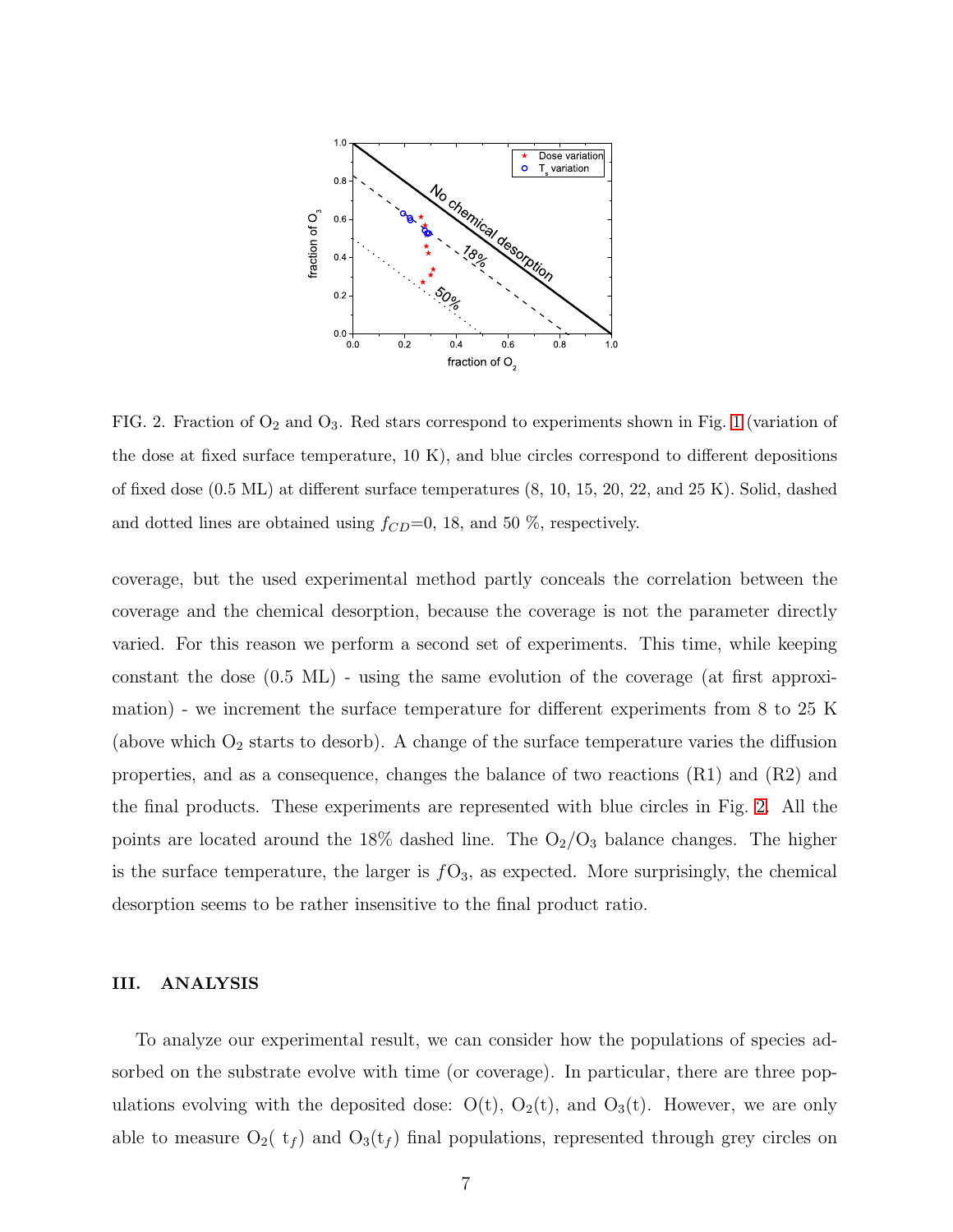

<span id="page-7-0"></span>FIG. 3. Schematic view of the processes occurring on the surface.  $e$  and  $f$  are the chemical desorption probability of (R1) and (R2) respectively.

Fig. [3.](#page-7-0) The evolution of populations has two origins: external incoming fluxes of O and O<sup>2</sup> molecules (represented by broad arrows), and chemical evolution of the populations. O atoms undergo the two reactions  $(R1)$  and  $(R2)$ . The branching ratio between  $(R1)$  and  $(R2)$  is expressed by the parameter a. If  $a=1$ , only  $(R1)$  takes place, if  $a=0$ , only  $(R2)$ takes place. Clearly the balance between the two reactions is dependent on populations, so from one experiment to another, and even during any given experiment, a varies ranging always between 0 and 1. The parameter  $e$  describes the chemical desorption of  $(R1)$ , and the parameter f describes the chemical desorption of (R2). If  $e=1$ , all the O<sub>2</sub> formed via O+O reactions steadily desorb. Parameters  $e$  and  $f$  actually describe the chemical desorption process.

We now write the  $O_2(t_f)$  population, composed of the three following parts:

1 The contribution from the undissociated part of the beam:

$$
(1 - \mu) \, \Phi \, t_f
$$

2 The contribution of (R1) (O part of the beam) less the part that has undertaken chemical desorption:

$$
\mu \, \Phi \, t_f \, a \, (1 - e)
$$

3 The subtraction due to (R2). Here we can remark that the reduction in  $O_2$  is made by reaction from O atoms that have not been used in (R1). By using this trick, we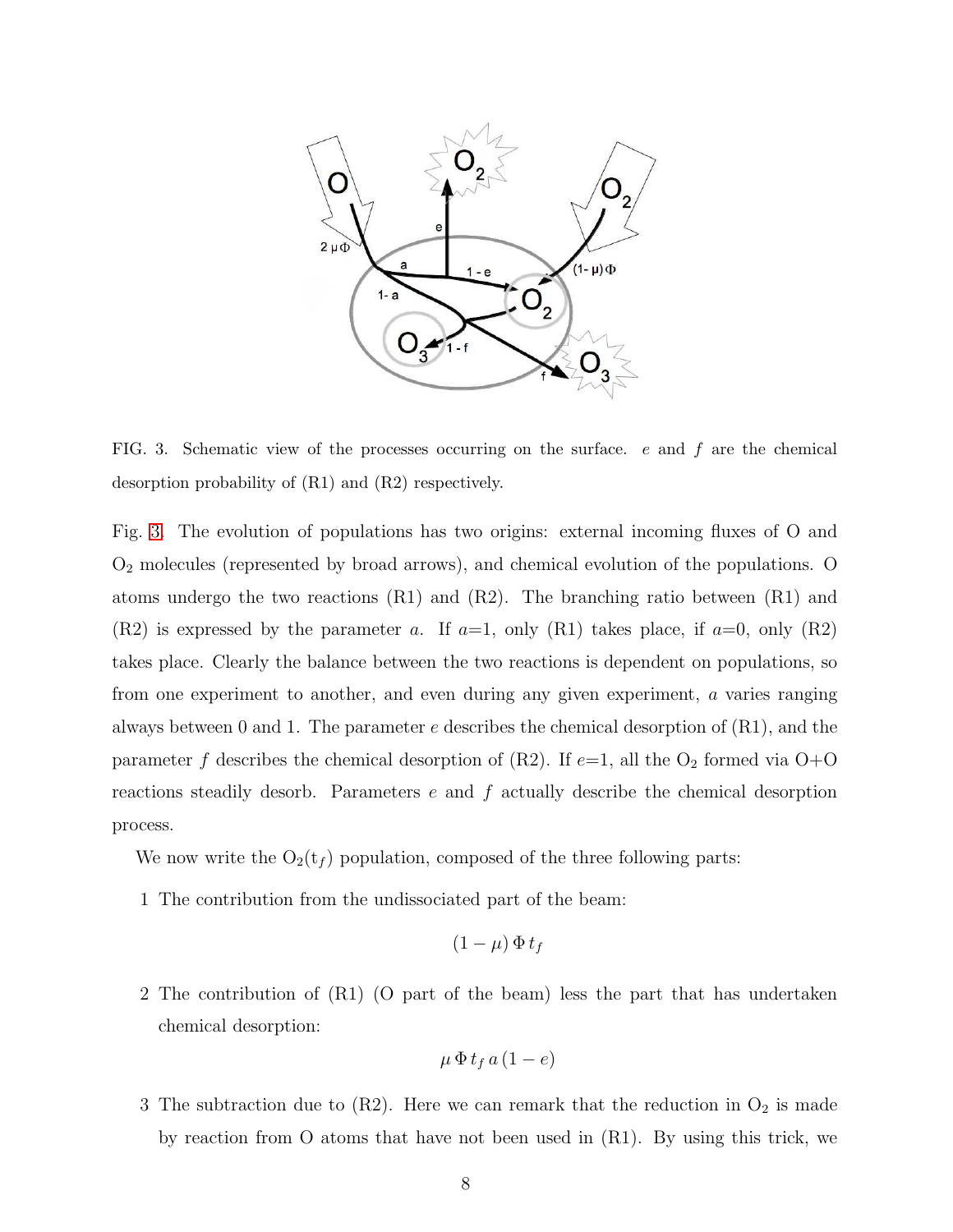can use the a parameter without having to add a new parameter. Thus the negative contribution of  $(R2)$  to  $O<sub>2</sub>$  population is:

$$
-2\,\mu\,\Phi\,(1-a)
$$

By adding the three contributions, we obtain:

$$
O_2(t_f) = \mu \Phi \left[ t_f \left( \frac{1}{\mu} + a - a e - 1 \right) + 2 (1 - a) \right].
$$

Similarly, we can write the  $O_3(t_f)$  population:

$$
O_3(t_f) = 2 \mu \Phi (1 - a) (1 - f).
$$

We note here that we have two observables,  $O_2(t_f)$  and  $O_3(t_f)$ , and three parameters, a,  $e$ , and  $f$ .  $a$  is highly variable and depends on experimental conditions, and especially surface temperature. By constructing a parametric plot of all possible solutions for  $a \in [0,1]$ , we will have only two free parameters for two observables, and we should be able to constrain  $e$  and  $f$ .

Fig. [4](#page-9-0) shows the plot of  $fO_2(t_f)$  and  $fO_3(t_f)$  for a varying from 0 to 1. For any given  $e$  and  $f$  parameters, the ensemble of possible solutions represents a straight line. In Fig. [4,](#page-9-0) keeping one parameter equal to 0, we vary the other from 0 to 1, by steps of 0.25. The case of no ozone desorption  $(f=0)$  is represented in green. We can see that a change of e value (in green) corresponds to a shift almost parallel to the "no chemical desorption line" (in dark green). On the contrary, a variation of f value (in red), engenders a rotation around point [1,0] and changes the slope of the straight line.

By fitting the circles points (experiments where surface temperature is varied), we find a very good matching for  $e = 31 \pm 5$  % and  $f = 5 \pm 4$  %. This means that most of the chemical desorption is supported by (R1). By construction, experiments where surface temperature is varied, explore the extension of the a parameter, and that is why we can constrain for the 2 other parameters  $e$  and  $f$ . However, we want also to understand the effect of the coverage. In order to reduce the number of parameters, we decide to freeze one parameter and choose  $f =0$ . This is an approximation and we will discuss later its relevance. Black stars in Fig. [5](#page-10-0) show the best e parameter as function of final coverage, assuming  $f = 0$ . We observe an almost linear decrease (blue curve in Fig. [5\)](#page-10-0). Its value at the origin is  $80 \pm 1$  %. It can be prolongated to 0 for a coverage equal to unity. Actually the best fit would cross the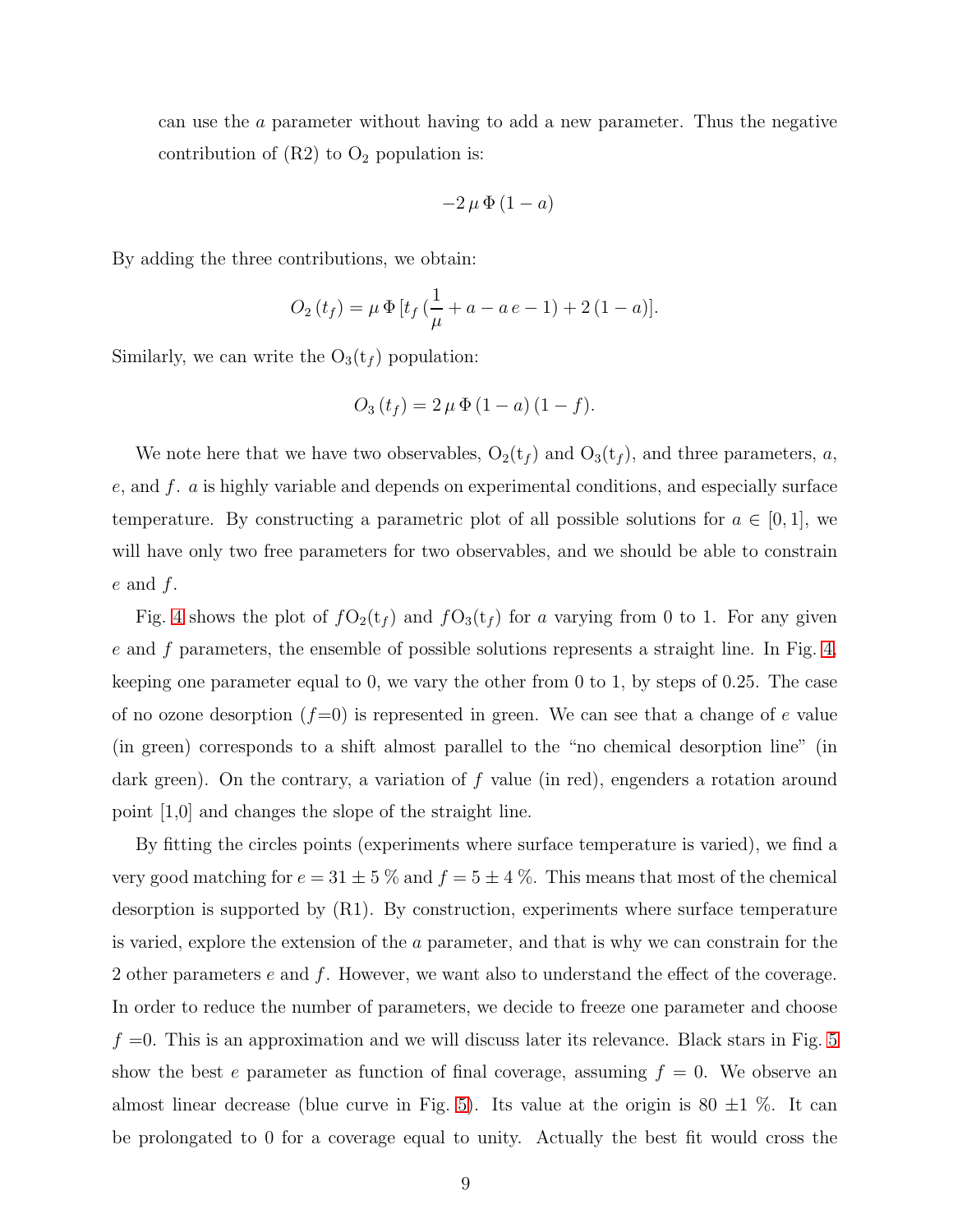

<span id="page-9-0"></span>FIG. 4. Results of the model of chemical desorption for values of e and f of 0, 0.25, 0.5, 0.75, 1. In red, the chemical desorption of  $(R2)$  is set to 0, in green the chemical desorption of  $(R1)$  is set to 0.

horizontal axis at 0.94. The e variation should be represented by the derivative of the data shown in Fig. [5;](#page-10-0) in fact the chemical desorption coefficient should vary with the coverage evolution, and not with the final coverage, which represents the integration of all coverages during the deposition phase. To take into account this remark, we plot a parabolic best fit of the data (red curve in Fig. [5\)](#page-10-0), which is the solution of the integration of a linear function. We observe a slightly better match, but, still, the physical conclusion remains the same. The e value at the origin is 0.83, and it is almost 0 (0.04) at full coverage.

We can perform the same process again by assuming a f value of a few  $\%$ . The non zero value of f does not affect the coordinates at the origin, due to the very low coverages, and to the consequent low ozone production. Therefore the effect on the lack of oxygen atoms is not very important and the correction at 0 coverage is small. It is about 2  $\%$  for  $f=$ 5 %. The effect on the full coverage is also a second-order effect. Taking into account the experimental errors, due mostly to the absolute beam flux uncertainty, we can still propose that the chemical desorption efficiency in the case of (R1) is reduced proportionally with the coverage.

Finally, we can fit our data and compute the evolution of  $O_2$  and  $O_3$  on the substrate, keeping the two following strong assumptions: chemical desorption is only occurring during the O+O reaction  $(R1)$ , and it decreases linearly with the coverage from 80 % to 0 at full coverage. Fig. [6](#page-10-1) shows the comparison of the fitted results (black and red lines, respectively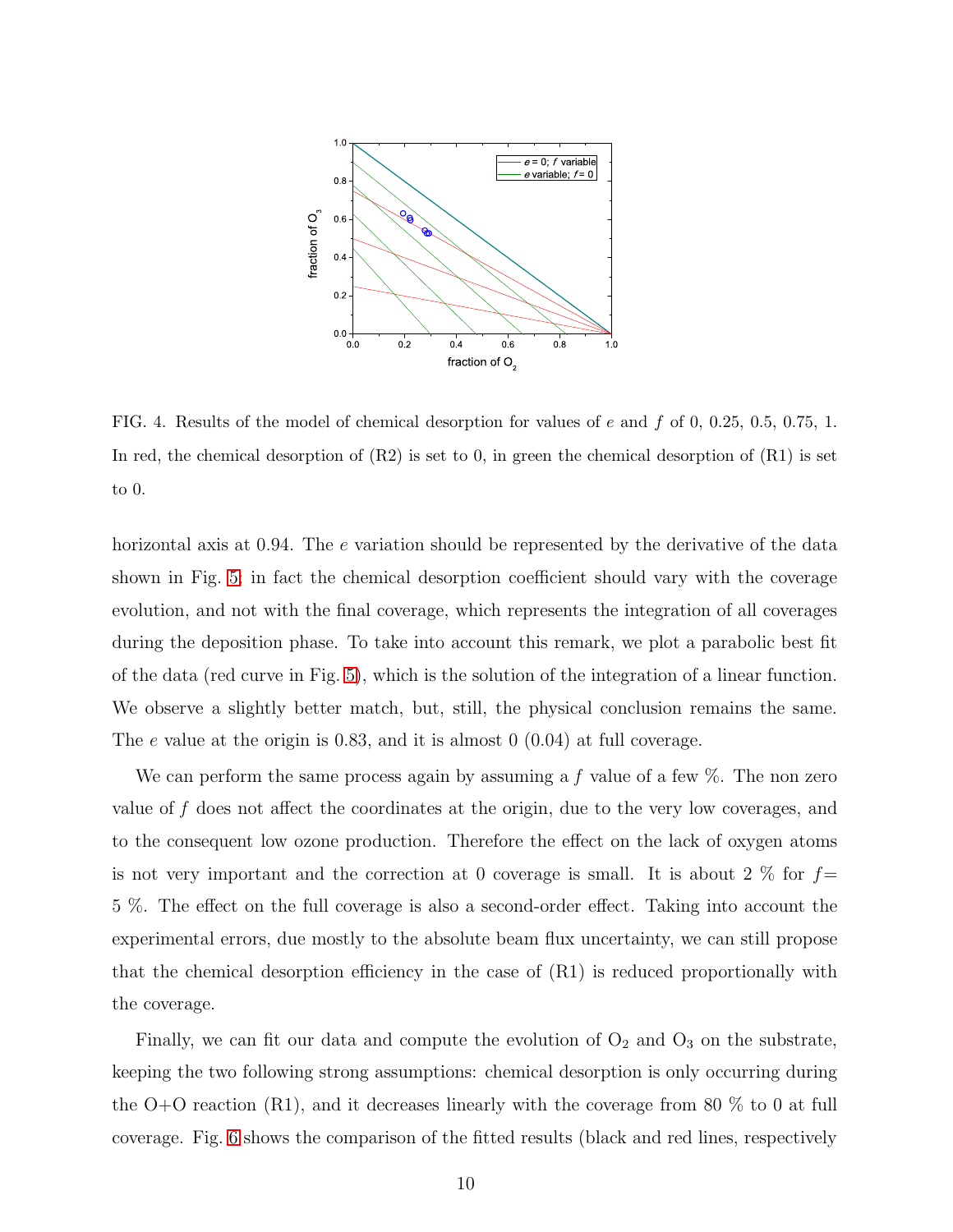

<span id="page-10-0"></span>FIG. 5. Black stars: variation of e, chemical desorption efficiency of  $(R1)$ , assuming  $f = 0$ , efficiency of  $(R2)$ . Blue curve: linear fit assuming  $e=0$  at full coverage. Red curve: parabolic fit.



<span id="page-10-1"></span>FIG. 6. Black squares and red circles: O2 and O3 experimental yields (in ML) obtained after different exposure times (in second in the lower x-axis, in ML in the upper x-axis). Lines: best fit and computation of  $O_2$  and  $O_3$  populations, assuming linear decrease of chemical desorption with the coverage of (R1), and no chemical desorption from (R2).

 $O_2$  and  $O_3$ ) with experimental points (squares and circles, respectively  $O_2$  and  $O_3$ ). The match is excellent, and the deviation can be attributed to experimental uncertainties rather than to the poor level of the simulations. We note that an excellent match can as well be obtained with the f parameter frozen to few  $\%$ ; however, linear dependence cannot be straightforwardly demonstrated. In fact, the accuracy of the experimental data is not sufficient to discuss within a few  $\%$ .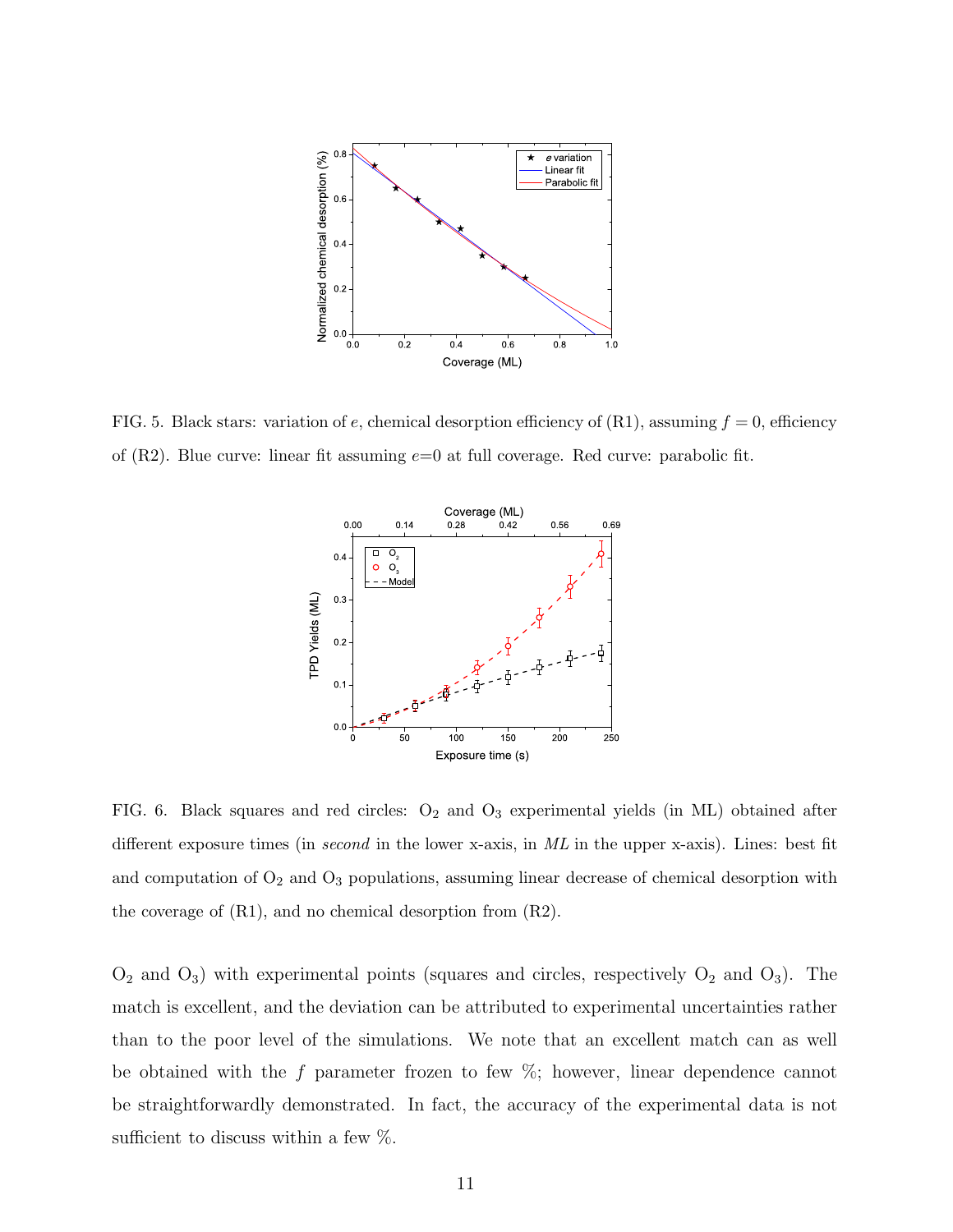### IV. DISCUSSION

From our analysis, we can claim that:

- a the chemical desorption is mostly due to the  $O+O$  reaction with an efficiency close to 80 % (78  $\pm$ 5 %) on a bare oxidized graphite. The other reaction, O+O<sub>2</sub>, has a more limited reactive desorption efficiency, set to  $5 \pm 5\%$ .
- b The chemical desorption is highly dependent on the presence of other molecules adsorbed on the substrate and decreases linearly with the surface coverage.

To understand these statements, we have to make clear that the two involved reactions are different in many aspects: the masses and the degrees of freedom of products, the binding energy of reactants, and the enthalpy of reaction. Tab. I regroups the different properties of the reactions and their products.

| Reaction                    | Parameter Mass Degrees $\Delta_f$ Ebinding CD<br>(g/mol) of freedom (kJ/mol) % |    |   |     |      |    |
|-----------------------------|--------------------------------------------------------------------------------|----|---|-----|------|----|
| R1                          |                                                                                | 32 | 6 | 498 | -10  | 79 |
| $O+O \rightarrow O_2$       |                                                                                |    |   |     |      |    |
| R2<br>$O+O2 \rightarrow O3$ |                                                                                | 48 | 9 | 106 | 17.5 | 5  |
|                             |                                                                                |    |   |     |      |    |

TABLE I. List of different physical properties of reactions (R1) and (R2): mass of reaction products expressed in  $g/mol$ ; degrees of freedom of reaction products; enthalpy of formation of each reaction expressed in  $kJ/mol$ ; binding energy of (R1) and (R2) products (O<sub>2</sub> and O<sub>3</sub>, respectively) expressed in  $kJ/mol$ .

From Tab. I, we can infer why chemical desorption of (R1) is larger than (R2), by looking at each of the following parameters:

- 1. Enthalpy of formation. As already claimed, the chemical desorption process requires some energy excess: the source of the energy is certainly the enthalpy of formation, and we can see that  $(R1)$  has a larger available energy with respect to  $(R2)$ .
- 2. Degrees of freedom. The initial energy shall be spread among more degrees of freedom in the case of  $O_3$  than in the case of  $O_2$ . The share of energy available for the motion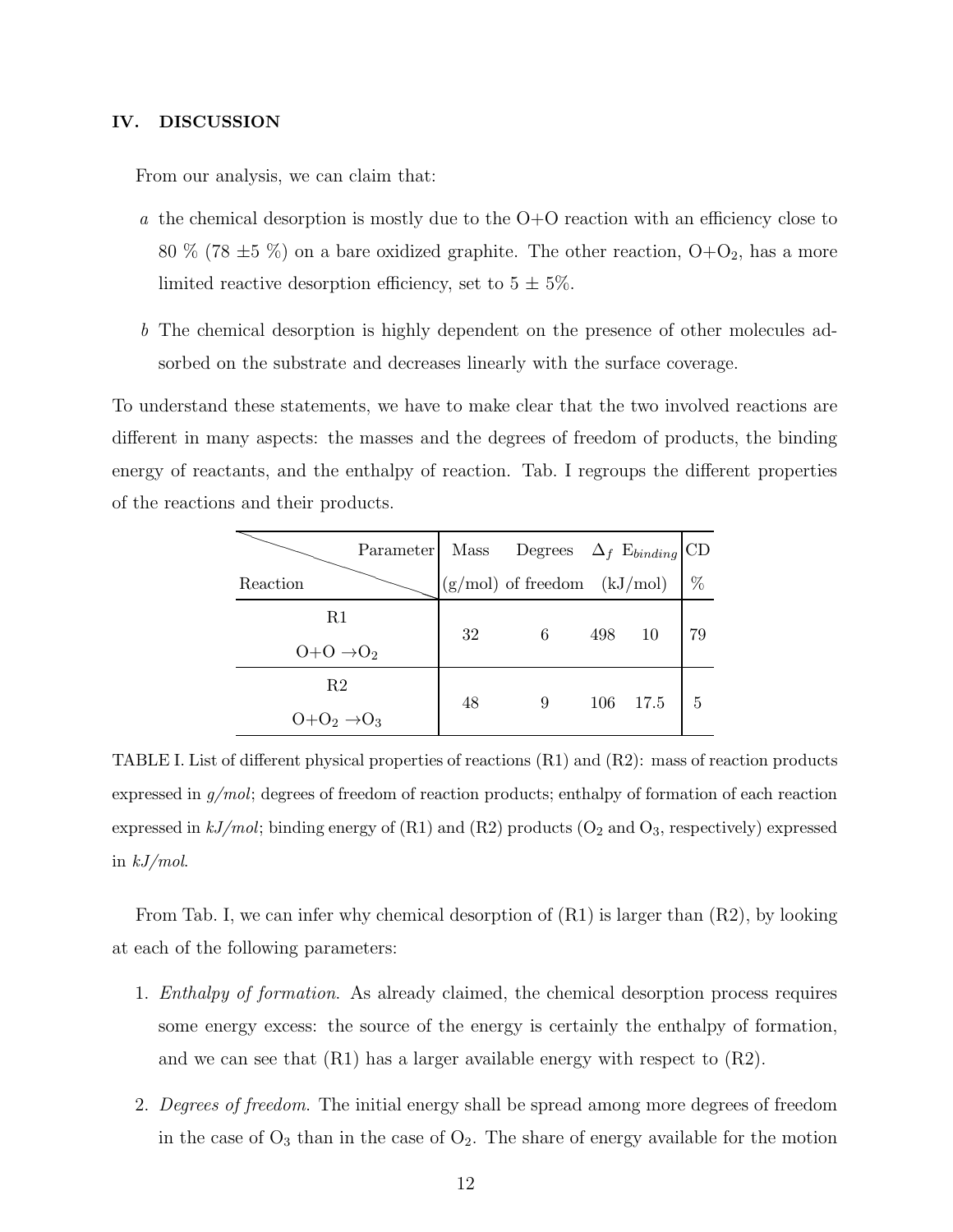perpendicular to the surface (required for desorption) is more limited in the case of  $O_3$ . So the energy available for desorption favors chemical desorption of  $O_2$ .

- 3. *Binding energy*. It is a limiting factor, since molecules have to overcome binding energy barrier to desorb. Here again, (R1) is favored thanks to a lower binding energy.
- 4. Mass of newly formed molecule. It may have an indirect impact on the chemical desorption. Actually, phonon propagation is dependent on the mass of the colliding molecule with the surface. It is known that light molecules such as  $H_2$  have a rather weak sticking coefficient (about 0.3 at room temperature) with surfaces indicating a poor energy transfer.[\[28](#page-19-3)] On the contrary heavier ones, like  $CO$  or  $O_2$ , have large  $(> 0.9)$  sticking coefficients. [\[4](#page-17-3)] Of course, it depends on the type of surface, and, in some cases, collisions can be treated classically and an effective (collisional) mass of the surface can be found. The analysis of measurements of hyperthermal  $O_2$  scattered from a graphite surface shows that the effective mass of 1.8 graphite carbon ring ( $\simeq 130$ a.m.u.) can be adopted.[\[29](#page-19-4)] In our case, we cannot directly use this value since we use oxidized graphite, but nonetheless we note that graphitic surfaces adopt collective properties. The collision is not made with a unique carbon atom, or eventually a pair, or even a ring, it is a collective response of the surface. We can use an effective mass somewhat larger than the mass of  $O_2$  and  $O_3$ . To estimate the energy transfer for each molecule, we use a classic elastic collision as zero order approximation, and check the kinetic energy transfer. If the impactor has a mass  $m$  and the immobile target a mass  $M$ , thus the kinetic energy retained after collision for  $m$  can be written as follows:

$$
\epsilon = (\frac{m-M}{M+m})^2
$$

Using  $m=32$  or 48 a.m.u., and  $M=130$  a.m.u., we find  $\epsilon_{O_2} = 37\%$  and  $\epsilon_{O_3} = 21\%$ . Once again, the mass parameter favors the chemical desorption of  $O_2$  molecules, because they keep more kinetic energy after the collision with the surface  $(\epsilon_{O_2} > \epsilon_{O_3})$ .

All four parameters are in favor of  $R_1$  and therefore our first experimental statement (statement a) is fully explained. The second one (statement b) that deals with the coverage may be explained through the fourth parameter. The energy transfer has higher values if the molecule collide with another adsorbed species: all the energy is transferred in the case of equivalent mass molecules, and 0.96 in the case of  $O_3-O_2$  collisions. In other words, all the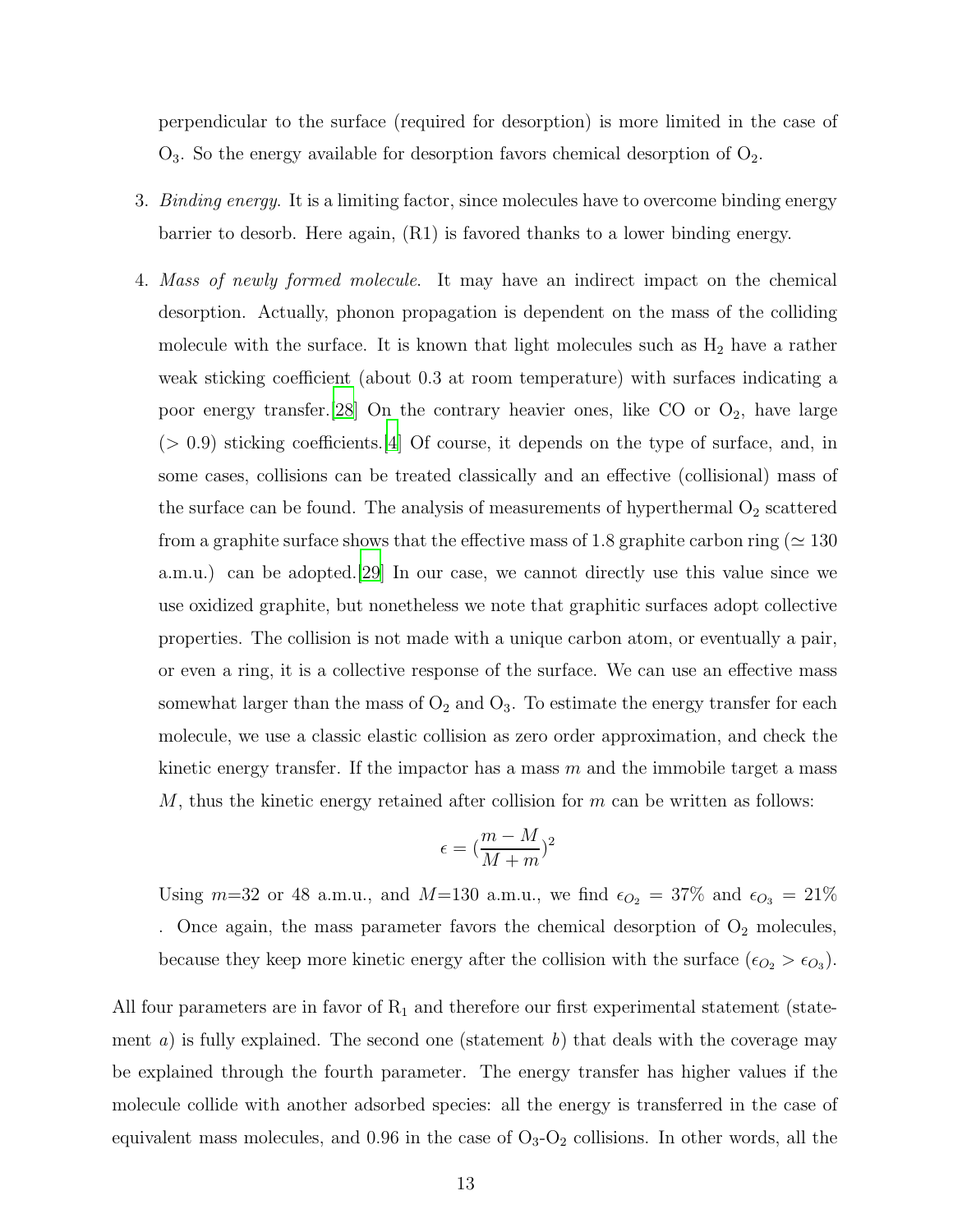kinetic energy of the newly formed molecules is transferred to another adsorbed molecule upon collision. We have tested this scenario by adding non reactive molecules on the sub-strate. Fig. [7](#page-15-0) shows the TPD curves of  $O_2$  and  $O_3$  after depositions of 0.5 ML of  $O/O_2$ respectively in a bare oxidized graphite (black curve) and on top of 1 ML of  $N_2$  adsorbed on oxidized graphite (red curve).  $O_2$  molecules desorb in the 25-45 K range, while ozone between 55-90 K. The red curve area is greater than the black one, which means that more  $O<sub>2</sub>$  and  $O<sub>3</sub>$  remain adsorbed on the sample at the end of reactions. This is due to a reduction of the chemical desorption efficiency. We clearly see here that energy exchange with the sample is a key parameter for the chemical desorption process. Oxidized graphite and oxidized graphite covered with  $N_2$  are not the same solid samples, and as such do not produce the same results. We can note here that the chemical desorption of  $O_2$  from a water substrate has been found to be almost zero.[\[23\]](#page-18-17) This is probably because the mass of water molecules allows a better momentum transfer, and as such forbids newly formed molecules to bounce on it.

Less informative, the  $O_2$  peak in Fig. [7](#page-15-0) is shifted toward higher temperatures where  $N_2$ is co-desorbing. This shift is due to the presence of other co-adsorbates; they can greatly change the desorption profiles as already observed in the case of isotopes of  $H_2$ .[\[30\]](#page-19-5) The shift of ozone peak towards lower temperatures is due to the higher number of  $O_3$  molecules adsorbed on the surface. TPD traces follow the filling behavior described in Kimmel et al or Noble et al.[\[31,](#page-19-6) [32\]](#page-19-7)

Fig. [8](#page-15-1) shows the influence of a variable amount of pre-deposited  $N_2$ . Total yields increase with the dose of  $N_2$  pre-adsorbed on the surface. The chemical desorption process vanishes progressively and disappears between 1 and 2 pre-adsorbed layers of  $N_2$ . These experiments show the importance of the coverage from a different point of view. Following our previous analysis we could expect that chemical desorption vanishes exactly at one ML, due to the similar masses of  $O_2$  and  $N_2$  as in the case of  $O_2$  and  $O_3$ . A small deviation from this behavior has been observed, that could be attributed to the flux calibration uncertainty, but it is more likely related to the energy transfer. The energy transfer is not only a kinetic energy transfer influenced by mass, but it is a complex ro-vibrational exchange. Previously, we have shown that the detection of excited  $D_2$  molecules, ejected from an ice surface upon D recombination, disappears if the surface is before covered with a layer of  $D_2$ .[\[21](#page-18-14)] It is an evidence that internal energy of molecules is also exchanged between co-adsorbates. In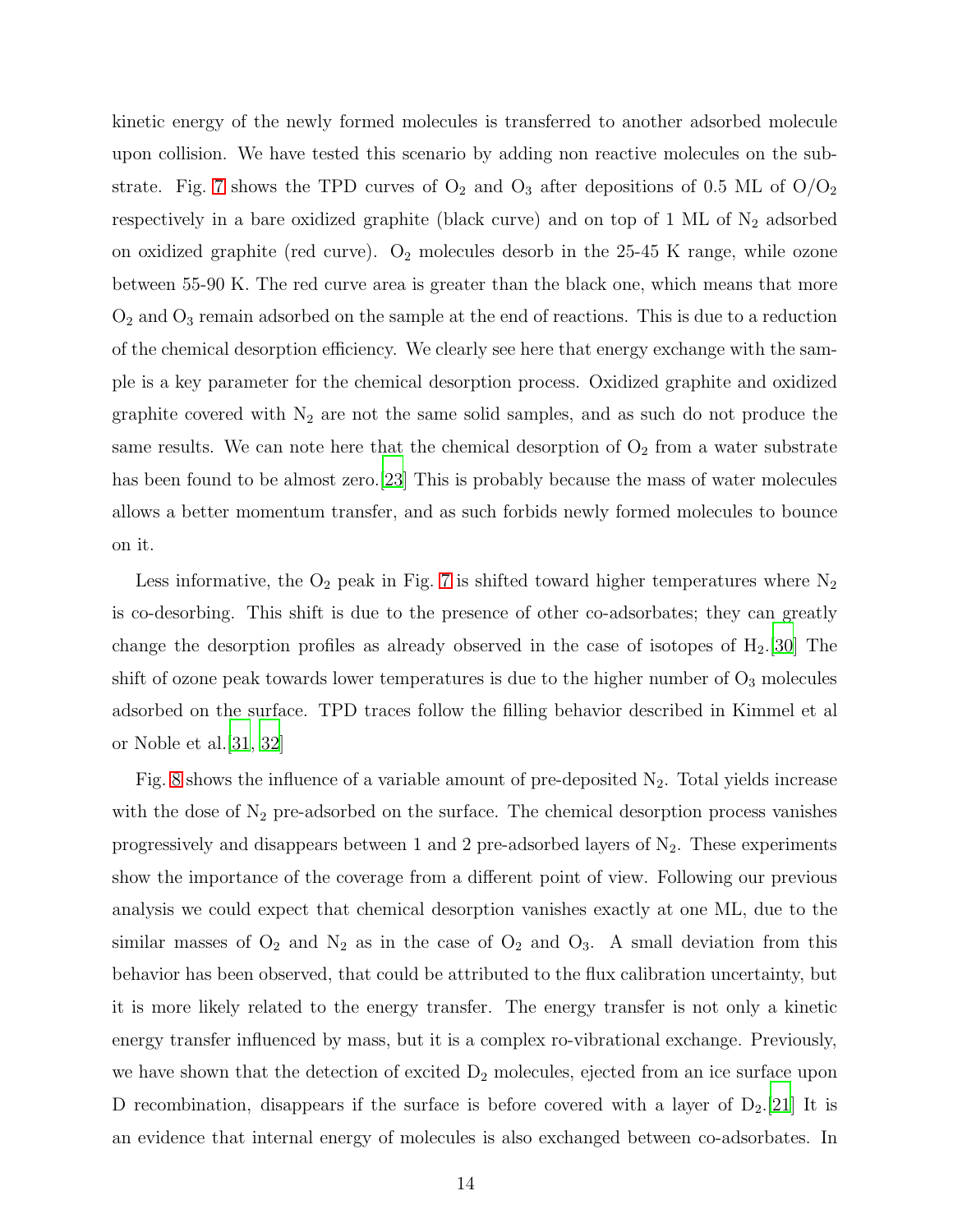the case of  $D_2$ , however, it is not possible to know if the molecules released in the gas phase are directly involved in reactions, or simply desorbed from thermal desorption due to surface coverage increase. In the present case, we can see if  $N_2$  molecules are ejected after having absorbed energy from  $(R1)$  and  $(R2)$  reactions. This is not the case: N<sub>2</sub> desorption yield remains the same with or without Oxygen reactions.  $N_2$  is clearly absorbing a part of chemical energy, although, it is not converting it efficiently into desorption. We can conclude that the indirect chemical desorption process is inefficient, within our 5 % experimental error bars. Moreover, desorption cannot be a direct mechanism because the initial total translational momentum is very weak (both atoms are thermalized with the substrate). Therefore, desorption happens after at least one bounce on a third body and so after a ro-vibrational and kinetic energy exchange. After the collision, the energy is spread again inside the molecule modes or transferred to the collider. Around  $41 \text{ kJ/mol}$  (for R1) of the energy is used for one of the dimensions of kinetic energy, if the initial chemical energy is shared equally between the degrees of freedom. Hence, even if the energy transfer to the surface is important and only 36 % of the energy is kept by the reactive product, there are still 15 kJ/mol of energy for  $(R1)$  to compare with 10 kJ/mol of binding energy. This can explain why the chemical desorption in case of (R1) is high on a bare and rigid surface. On the contrary, for (R2), only about 2.5 kJ/mol of energy is available to overcome the 17.5 kJ/mol energy barrier. This can explain the low chemical desorption efficiency for (R2).

In the case of the bounce on a adsorbed molecule, neither the newly formed  $O_2$  molecule nor the impacted molecule have a chance to desorb: the first one transfers all the chemical energy to the second one; this last dissipates energy in its own internal degrees of freedom. By colliding with a physisorbed molecule ro-vibrational energy is shared between all the degrees of freedom of both the two molecules, and so the desorption probability is greatly reduced for both molecules.

Mass and energy transfer argumentations are able to depict the observed facts; nevertheless they present some limits and theoretical studies are needed to clarify how energy partition takes place. Recently, Fayolle et all  $[14]$  $[14]$  have studied the photo-desorption of  $O_2$ using an isotopic mixture of  ${}^{18}O_2$  and  ${}^{16}O_2$ . They have observed  ${}^{16}O_1{}^{18}O$  desorption, putting in evidence that the  $O+O$  reaction takes place. Recombinative desorption is an efficient channel of photo-desorption of  $O_2$ , but it is not the only one. These experiments are per-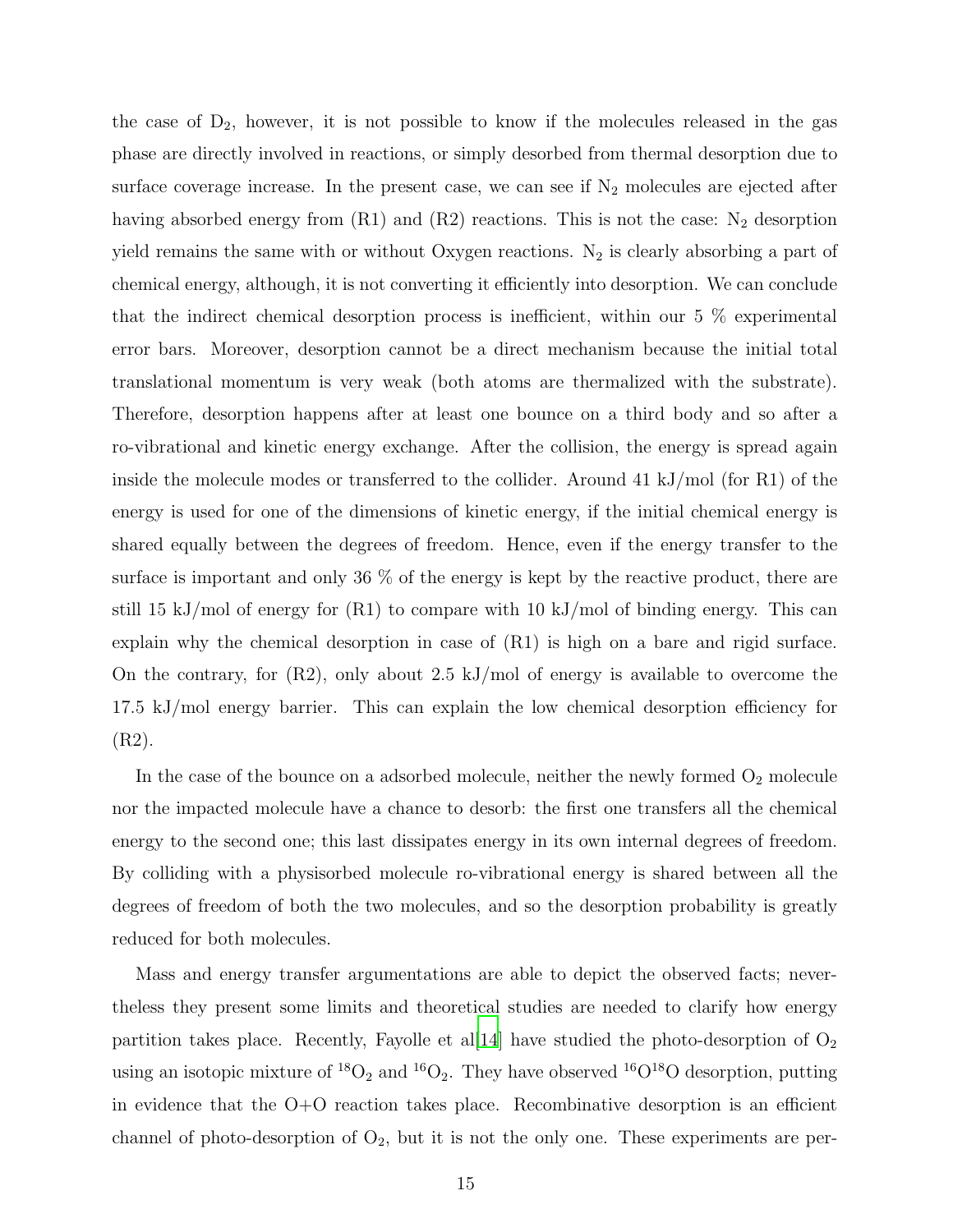

<span id="page-15-0"></span>FIG. 7. Black curve:  $O_2$  and  $O_3$  TPD traces after deposition of 0.5 ML of  $O+O_2$  on a bare oxidized graphite sample. Red curve:  $O_2$  and  $O_3$  TPD traces after deposition of 0.5 ML of  $O+O_2$  on 1 ML of N2 previously deposited on a oxidized graphite.



<span id="page-15-1"></span>FIG. 8.  $O_2$  (black squares),  $O_3$  (red circles) and their sum (green triangles) obtained after 0.5 ML of beam exposure in function of the dose of  $N_2$  molecules previously deposited on the oxidized graphite sample. Dark green line corresponds to no chemical desorption.

formed with 60 layers of  $O_2$ , and we wonder why this mechanism does not vanish due to the high coverage like in our experiments. Actually the total yield is low,  $5\times10^{-3}$  molecules per photons (9 eV photons) at the maximum. We have to consider that photons are not able to induce desorption (it is only possible for the first three layers) in the deeper part of the matrix. For this reason, we can multiply by one order of magnitude, and we still obtain a very optimistic efficiency of about 5 %. We note that our detection limit is about few % and it is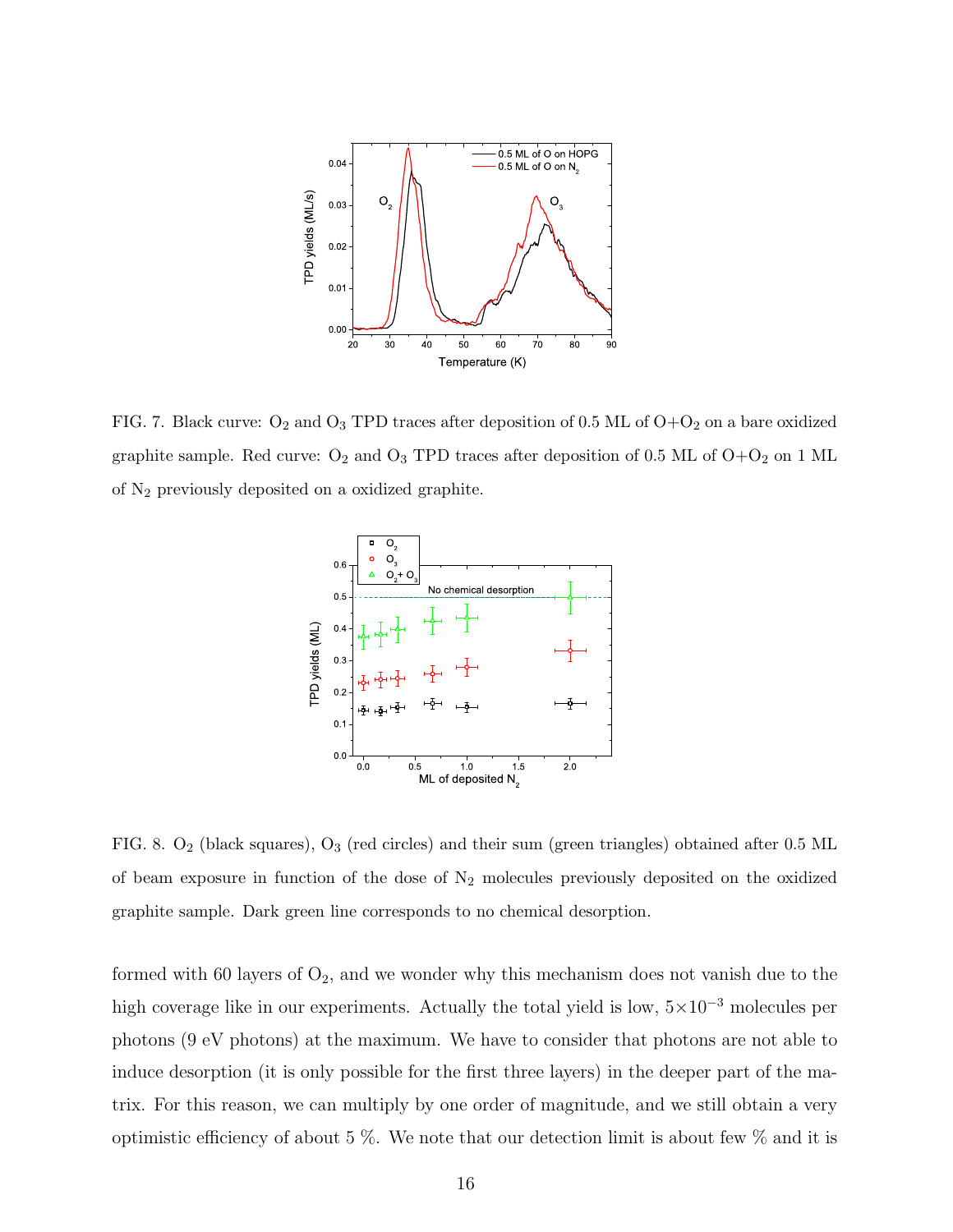compatible with such a value. Moreover, in the case of photo-desorption, O atoms formed through photon absorption have certainly important kinetic energies, due to a higher energy budget; therefore they can react with a non negligible total momentum, on the contrary of what is presented in this paper. Moreover, for the case of photo-desorption, the role of vibrational relaxation is central,[\[33](#page-19-8)] which is also possible in our case, even if we have no experimental information about it. It is therefore difficult to compare directly experiments of photo-desorption and chemical desorption, even using the same studied molecule. Unfortunately in our case, we do not have any spectroscopic information and are only sensitive to overall effects. Detection of chemical desorption coupled with laser spectroscopy would provide very useful insight for the problem. It would teach us if the momentum transfer we used here is a sufficient tool to depict correctly the problem, or more certainly if detailed relaxation to others bodies (adsorbates or substrate) has to be treated for all the degrees of freedom. However since the details of the energy transfer at play is not yet known, our aim here was to illuminate the role of surface coverage in chemical desorption process.

## V. CONCLUSIONS

In this paper we have shown how surface coverage influences chemical desorption process, by presenting the case of oxygen reactivity on oxidized graphite. It is a system with only two open channels of reactions leading to  $O_2$  and  $O_3$ . Thanks to these two observables, it is possible to constrain the chemical desorption efficiency. We have shown that

- reaction  $O+O\rightarrow O_2$  is the main carrier of the oxygen loss via chemical desorption; the probability of chemical desorption is 80% on a bare surface;
- reaction  $O+O_2 \rightarrow O_3$  leads to only few percent of the gas phase products.

We have shown that these findings are explained by referring essentially to 4 physical parameters of the reaction: (1) exothermicity of reaction, (2) mass, (3) degrees of freedom, and (4) binding energy of products.

Moreover, through these parameters, we are able to explain the surface coverage dependence of chemical desorption. The presence of a pre-adsorbed species enhances the probability for the newly formed excited molecules to dissipate their excess energy; in other words chemical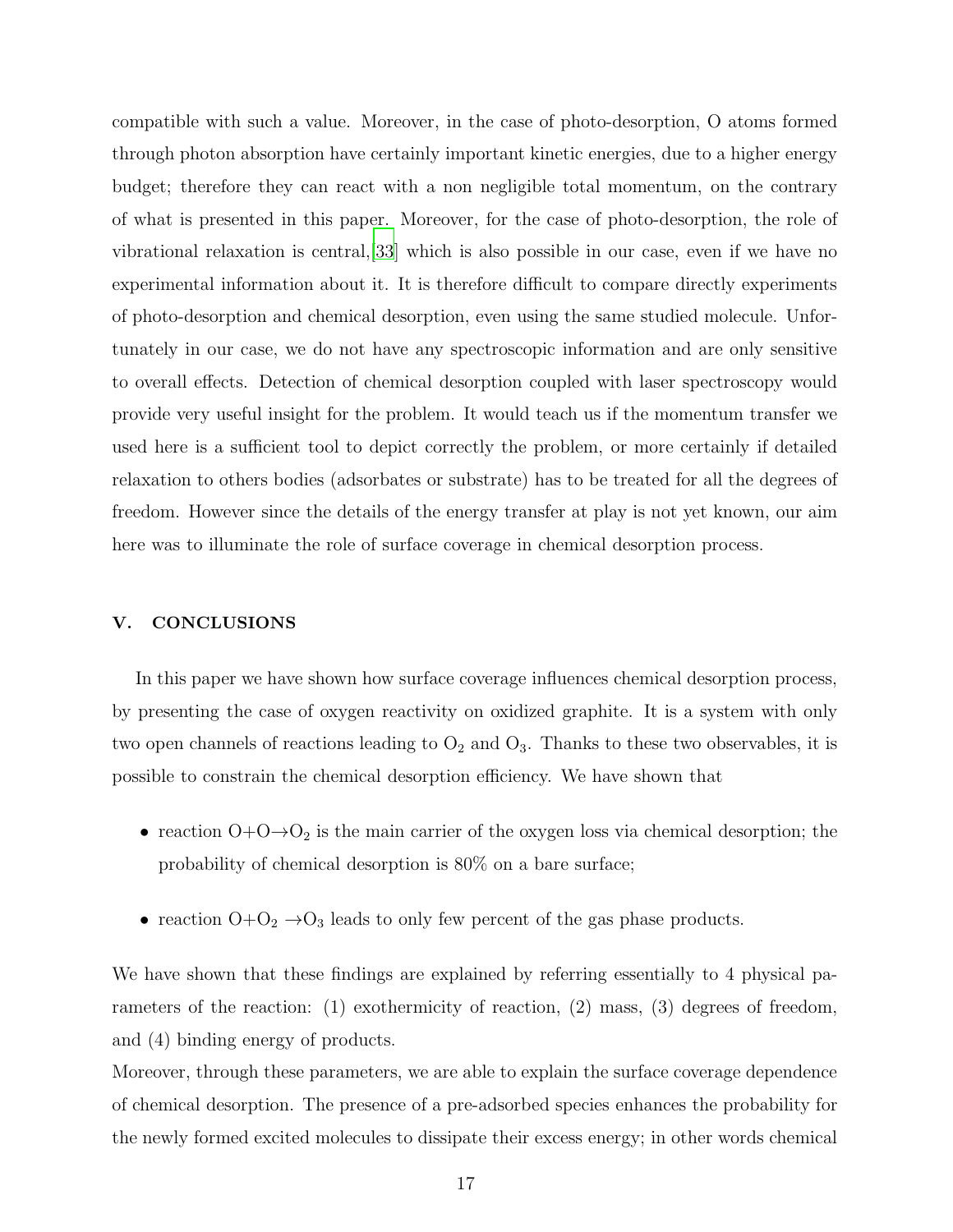desorption decreases with surface coverage increase. Finally, we think that the relation between the masses of newly formed species and pre-adsorbed species is a key parameter: the more similar their masses, the higher the energy transfer (lower the chemical desorption), and viceversa. As a side effect, indirect CD is unlikely.

These results represent a further step to understand how gas and solid phase are coupled in cold environments. The energy excess of the reaction between two radicals physisorbed on a cold surface can lead to the desorption of the products, even if the temperature of the substrate is low enough to keep them physisorbed. Molecular dynamic simulations will be able to investigate in more detail the energy partition of newly formed molecules.

#### ACKNOWLEDGMENTS

We thank our colleagues for scientific exchange around this work: E. Congiu, H. Chaabouni, A. Moudens, S. Cazaux, G. Manicó, V. Pirronello and our colleagues from ISMO, H. Bergeron, D. Billy, N. Rougeau and S. Morisset. We pay tribute to the precious technical assistance of S. Baouche. We acknowledge the national PCMI programme funded by CNRS; the programme DIM ACAV of Region Ile de France, LASSIE, a European FP7 ITN Communitys Seventh Framework Programme under Grant Agreement No. 238258. We also thank S. Leach for a careful reading of the manuscript and helpful comments and suggestions.

- <span id="page-17-0"></span>[1] M. P. Collings, M. A. Anderson, R. Chen, J. W. Dever, S. Viti, D. A. Williams, & M. R.
- S. McCoustra, Mon. Not. R. Astron. Soc. 354, 1133 (2004).
- <span id="page-17-1"></span>[2] J. H. Oort, & H. C. van de Hulst, Bull. Astron. Inst. Netherlands 10, 187 (1946).
- <span id="page-17-2"></span>[3] L. Pagani, A. Bourgoin, & F. Lique, Astronom. Astrophys. 548, L4 (2012).
- <span id="page-17-3"></span>[4] S. E. Bisschop, H. J. Fraser, K. I. Oberg, E. F. van Dishoeck, & S. Schlemmer, Astronom. ¨ Astrophys. 449, 1297 (2006).
- <span id="page-17-4"></span>[5] A. Bacmann, V. Taquet, A. Faure, C. Kahane, & C. Ceccarelli, Astronom. Astrophys. 541, L12 (2012).
- <span id="page-17-5"></span>[6] J. Takahashi, & D. A. Williams, Mon. Not. R. Astron. Soc. 314, 273 (2000).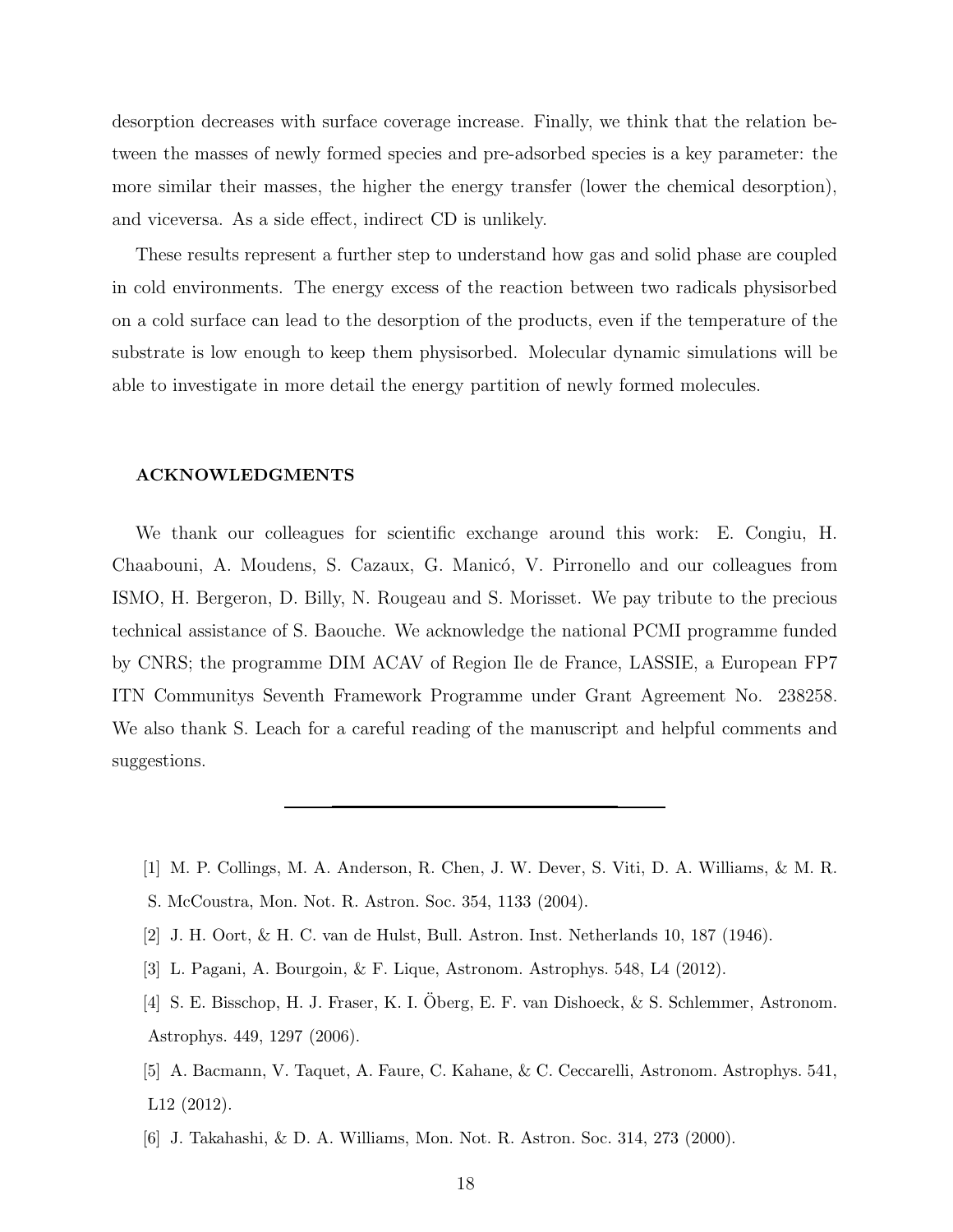- <span id="page-18-1"></span><span id="page-18-0"></span>[7] R. T. Garrod, V. Wakelam, & E. Herbst, Astronom. Astrophys. 467, 1103 (2007).
- [8] S. Cazaux, V. Cobut, M. Marseille, M. Spaans, & P. Caselli, Astronom. Astrophys. 522, A74 (2010).
- <span id="page-18-3"></span><span id="page-18-2"></span>[9] A.I. Vasyunin,& E. Herbst, Astrophys. J. 769, 34 (2013).
- [10] S. Andersson, A. Al-Halabi, G.-J. Kroes, & E. F. van Dishoeck, J. Chem. Phys. 124, 064715 (2006).
- <span id="page-18-5"></span><span id="page-18-4"></span>[11] S. Morisset, F. Aguillon, M. Sizun, & V. Sidis, J. Chem. Phys. 121, 6493 (2004).
- [12] H. Bergeron, N. Rougeau, V. Sidis, M. Sizun, D. Teillet-Billy, & F. Aguillon, J. Phys. Chem. A 112, 11921 (2008).
- <span id="page-18-6"></span>[13] A. De Simone, V. D. Crowell, C. D. Sherill, & T. M. Orlando, J. Chem. Phys., 139, 164702 (2013).
- <span id="page-18-7"></span>[14] E. C. Fayolle, M. Bertin, C. Romanzin, H. A. M Poderoso, L. Philippe, X. Michaut, P. Jeseck, H. Linnartz, K. I. Oberg, & J.-H. Fillion, Astronom. Astrophys. 556, A122 (2013).
- <span id="page-18-8"></span>[15] J.-H. Fillion, E. C. Fayolle, X. Michaut, M. Doronin, L. Philippe, C. Romanzin, N. Champion, K. Oberg, H. V. J. Linnartz, & M. Bertin, Faraday Disc., 168, DOI: 10.1039/C3FD00129F (2014)
- <span id="page-18-9"></span>[16] M. Rajappan, C. Yuan, & J. T. Yates, Jr., J. Chem. Phys. 134, 064315 (2011)
- <span id="page-18-10"></span>[17] F. Dulieu, E. Congiu, J. Noble, S. Baouche, H. Chaabouni, A. Moudens, M. Minissale, & S. Cazaux, Scient. Rep. 3, 1338 (2013).
- <span id="page-18-11"></span>[18] H. Chaabouni, M. Minissale, G. Manicó, E. Congiu, J. A. Noble, S. Baouche, M. Accolla, J. L. Lemaire, V. Pirronello, & F. Dulieu, J. Chem. Phys, 137, 234706 (2012).
- <span id="page-18-12"></span>[19] L. Amiaud, F. Dulieu, J.-H. Fillion, A. Momeni, & J. L. Lemaire, J. Chem. Phys. 127, 144709 (2007).
- <span id="page-18-13"></span>[20] T. R. Govers, L. Mattera, G. Scoles, J. Chem. Phys. 72, 5446 (1980).
- <span id="page-18-14"></span>[21] E. Congiu, E. Matar, L. E Kristensen, F. Dulieu, & J. L. Lemaire, Mon. Not. R. Astron. Soc. 397, L96 (2009).
- <span id="page-18-15"></span>[22] M. D. Ward, & S. Price, Astrophys. J. 741, 121 (2011).
- <span id="page-18-17"></span>[23] M. Minissale, E. Congiu, S. Baouche, H. Chaabouni, A. Moudens, F. Dulieu, M. Accolla, S. Cazaux, G. Manicó, & V. Pirronello, Phys. Rev. Lett., 111, 53201 (2013).
- <span id="page-18-16"></span>[24] M. Minissale, E. Congiu, & F. Dulieu, J. Chem Phys. 140, 074705 (2014).